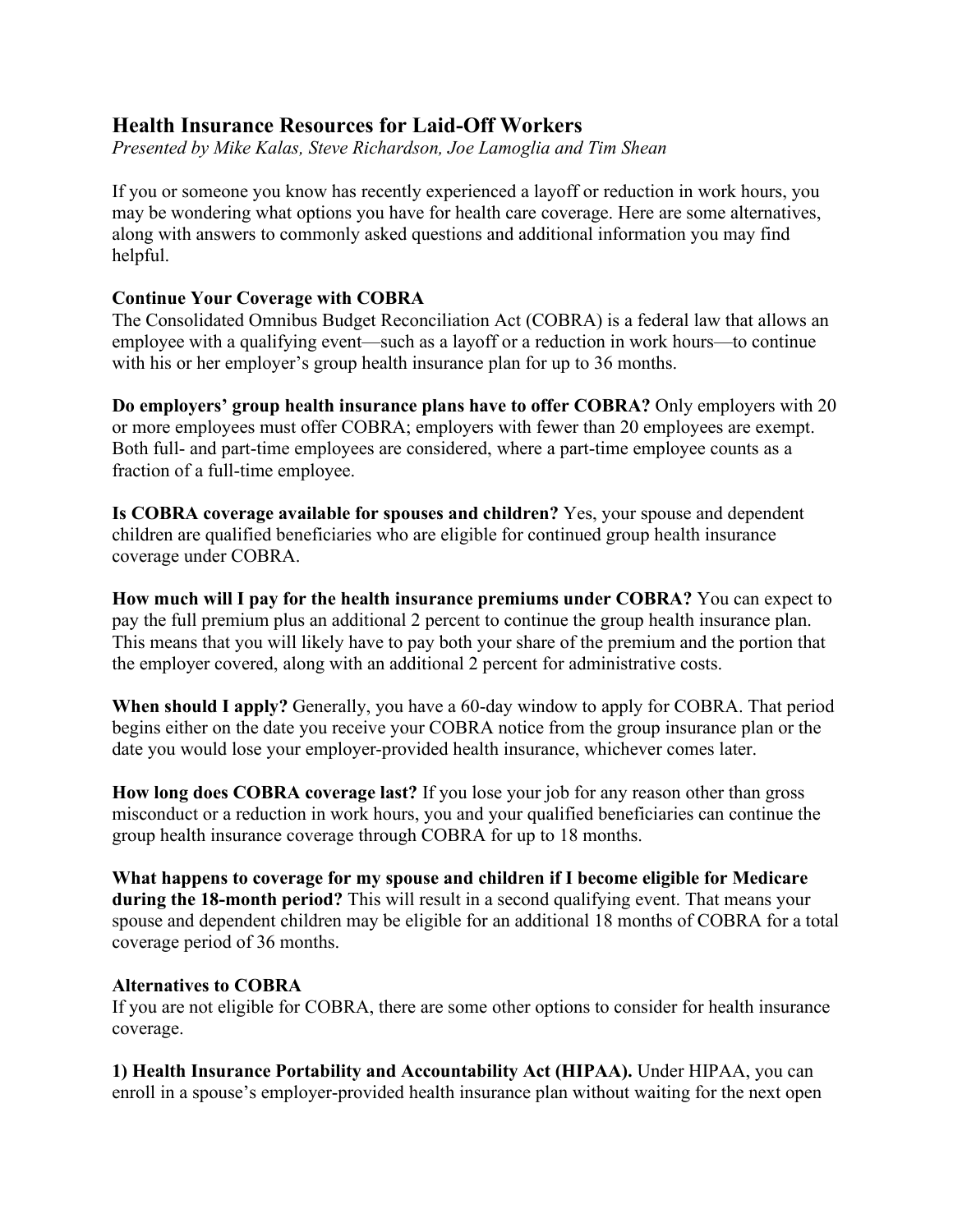enrollment period. You have a 30-day special enrollment period that begins on the date you lose your own health insurance.

**2) Affordable Care Act (ACA).** Under the ACA, the federal government—and some state governments—established a health insurance exchange. If you lose your job, you have a 60-day special enrollment period to find health insurance through the exchange. Information about the federal Health Insurance Marketplace and the availability of income-based premium subsidies is available at [www.healthcare.gov.](http://www.healthcare.gov/) You can find specific information for each state by visiting [www.healthcare.gov/marketplace-in-your-state/.](http://www.healthcare.gov/marketplace-in-your-state/) Eligibility for premium subsidies will depend on whether your income falls below a certain threshold.

Most states use the federal health insurance exchange. Twelve states (and the District of Columbia) have their own insurance exchanges that operate independent of the federal exchange: California, Colorado, Connecticut, Idaho, Maryland, Massachusetts, Minnesota, Nevada, New York, Rhode Island, Vermont, and Washington. With the exception of Idaho, they have all reopened their insurance exchanges for new enrollments due of the coronavirus pandemic. The federal government has not reopened its exchange.

**3) Medicaid expansion.** Individuals without any income may be eligible for Medicaid if their state of residence adopted Medicaid expansion under the ACA. Eligibility for Medicaid will vary with income and family size, and 14 states have not expanded their Medicaid program under the ACA: Alabama, Florida, Georgia, Kansas, Mississippi, Missouri, North Carolina, Oklahoma, Tennessee, Texas, South Dakota, South Carolina, Wisconsin, and Wyoming.

**4) Short-term health insurance plans.** A short-term health insurance plan may provide coverage for up to 36 months. Be aware that short-term health insurance plans are not required to cover all services or prescription drugs. In addition, because state law regulates health insurance, short-term plans are not available in every state. In 2020, short-term health insurance plans are not available in California, Colorado, Connecticut, Hawaii, Maine, Massachusetts, New Mexico, New Jersey, New York, Rhode Island, and Vermont.

## **Paying Insurance Premiums with a Health Savings Account**

You may consider using your health savings account (HSA) to pay health insurance premiums while unemployed. Your HSA is portable and remains with you after your employment ends.

According to IRS Publication 969, tax-free qualified distributions from an HSA include COBRA premiums, premiums for health coverage while receiving unemployment compensation under federal or state law, and premiums for long-term care insurance. Also, the Coronavirus Aid, Relief, and Economic Security Act (CARES Act) expanded the definition of qualified medical expense to include over-the-counter medications.

## **Tax Breaks for Health Care Expenses**

Health insurance premiums are a deductible medical expense if you can itemize deductions on your federal income tax return. Your itemized deductions must exceed the standard deduction thresholds. In 2020, the standard deduction is \$12,400 for an individual income tax filer and